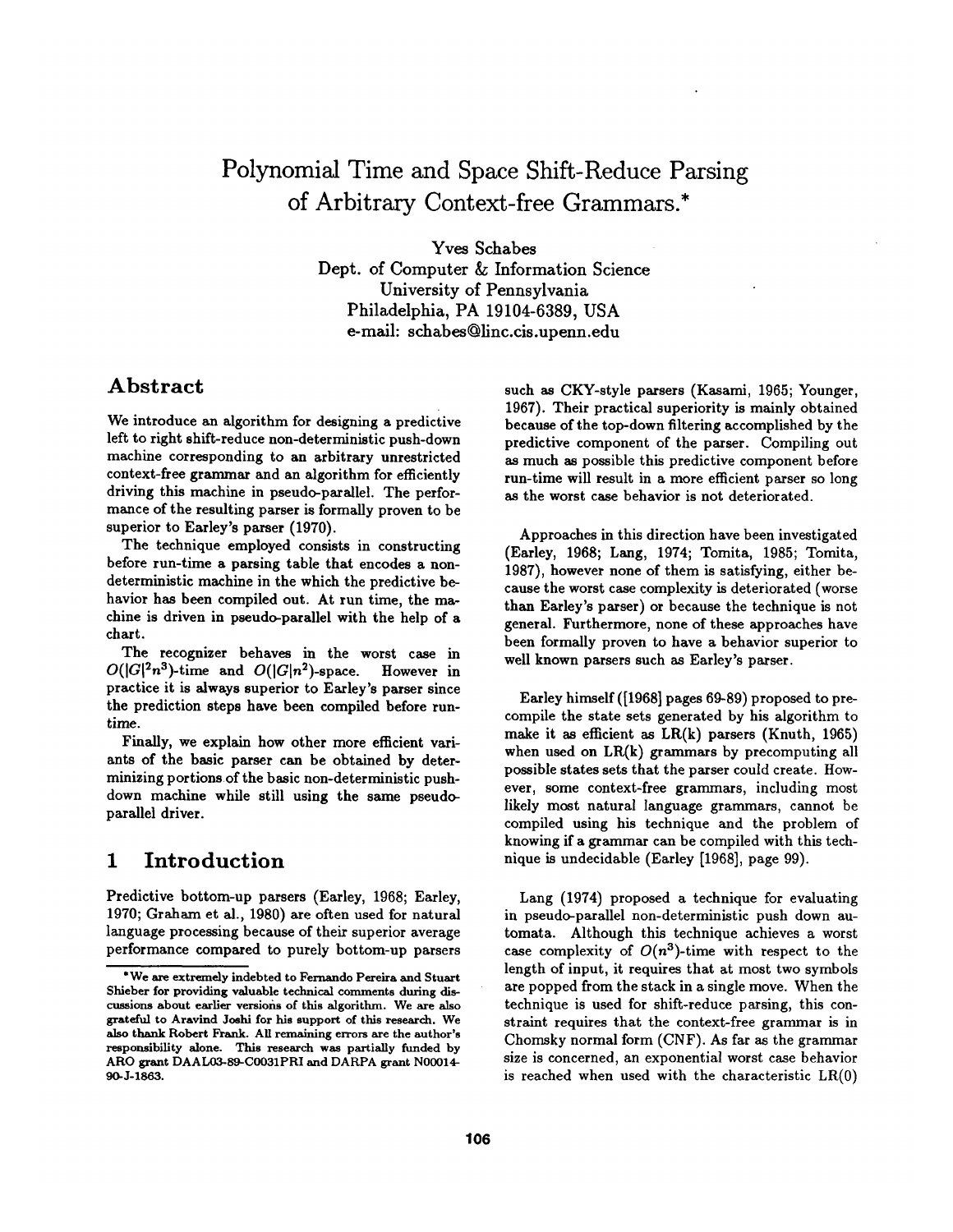machine.<sup>1</sup>

Tomita (1985; 1987) proposed to extend LR(0) parsers to non-deterministic context-free grammars by explicitly using a graph structured stack which represents the pseudo-parallel evaluation of the moves of a non-deterministic LR(0) push-down automaton. Tomita's encoding of the non-deterministic pushdown automaton suffers from an exponential time and space worst case complexity with respect to the input length and also with respect to the grammar size (Johnson [1989] and also page 72 in Tomita [1985]). Although Tomita reports experimental data that seem to show that the parser behaves in practice better than Earley's parser (which is proven to take in the worst case  $O(|G|^2n^3)$ -time), the duplication of the same experiments shows no conclusive outcome. Modifications to Tomita's algorithm have been proposed in order to alleviate the exponential complexity with respect to the input length (Kipps, 1989) but, according to Kipps, the modified algorithm does not lead to a practical parser. Furthermore, the algorithm is doomed to behave in the worst case in exponential time with respect to the grammar size for some ambiguous grammars and inputs (Johnson, 1989).<sup>2</sup> So far, there is no formal proof showing that the Tomita's parser can be superior for some grammars and inputs to Earley's parser, and its worst case complexity seems to contradict the experimental data.

As explained, the previous attempts to compile the predictive component are not general and achieve a worst case complexity (with respect to the grammar size and the input length) worse than standard parsers.

The methodology we follow in order to compile the predictive component of Earley's parser is to define a predictive bottom-up pushdown machine equivalent to the given grammar which we drive in pseudoparallel. Following Johnson's (1989) argument, any parsing algorithm based on the LR(0) characteristic machine is doomed to behave in exponential time with respect to the grammar size for some ambiguous grammars and inputs. This is a result of the fact that the number of states of an LR(0) characteristic machine can be exponential and that there are some grammars and inputs for which an exponential number of states must be reached (See Johnson [1989] for examples of such grammars and inputs). One must therefore design a different pushdown machine which

can be driven efficiently in pseudo-parallel.

We construct a non-deterministic predictive pushdown machine given an arbitrary context-free grammar whose number of states is proportional to the size of the grammar. Then at run time, we efficiently drive this machine in pseudo-parallel. Even if all the states of the machine are reached for some grammars and inputs, a polynomial complexity will still be obtained since the number of states is bounded by the grammar size. We therefore introduce a shift-reduce driver for this machine in which all of the predictive component has been compiled in the finite state control of the machine. The technique makes no requirement on the form of the context-free grammar and it behaves in the worst case as well as Earley's parser (Earley, 1970). The push-down machine is built before runtime and it is encoded as parsing tables in the which the predictive behavior has been compiled out.

In the worst case, the recognizer behaves in the same  $O(|G|^2n^3)$ -time and  $O(|G|n^2)$ -space as Earley's parser. However in practice it is always superior to Earley's parser since the prediction steps have been eliminated before run-time. We show that the items produced in the chart correspond to equivalence classes on the items produced for the same input by Earley's parser. This mapping formally shows its practical superior behavior. 3

Finally, we explain how other more efficient variants of the basic parser can be obtained by determinizing portions of the basic non-deterministic pushdown machine while still using the same pseudoparallel driver.

#### **2 The Parser**

The parser we propose handles any context-free grammar; the grammar can be ambiguous and need not be in any normal form. The parser is a predictive shiftreduce bottom-up parser that uses compiled top down prediction information in the form of tables. Before run-time, a non-deterministic push down automaton (NPDA) is constructed from a given context-free grammar. The parsing tables encode the finite state control and the moves of the NPDA. At run-time, the NPDA is then driven in pseudo-parallel with the help of a chart. We show the construction of a basic machine which will be driven non-deterministically.

In the following, the input string is  $w = a_1 \cdots a_n$ and the context-free grammar being considered is  $G = (\Sigma, NT, P, S)$ , where  $\Sigma$  is the set of terminal

 $1$  The same argument for the exponential grammar size complexity of Tomita's parser (Johnson, 1989) holds for Lang's technique.

<sup>&</sup>lt;sup>2</sup>This problem is particularly acute for natural language processing since in this context the input length is typically small (10-20 words) and the granunar size very large (hundreds or thousands of rules and symbols).

<sup>&</sup>lt;sup>3</sup>The characteristic LR(0) machine is the result of determinizing the machine we introduce. Since this procedure introduce exponentially more states, the LR(0) machine can be exponentially large.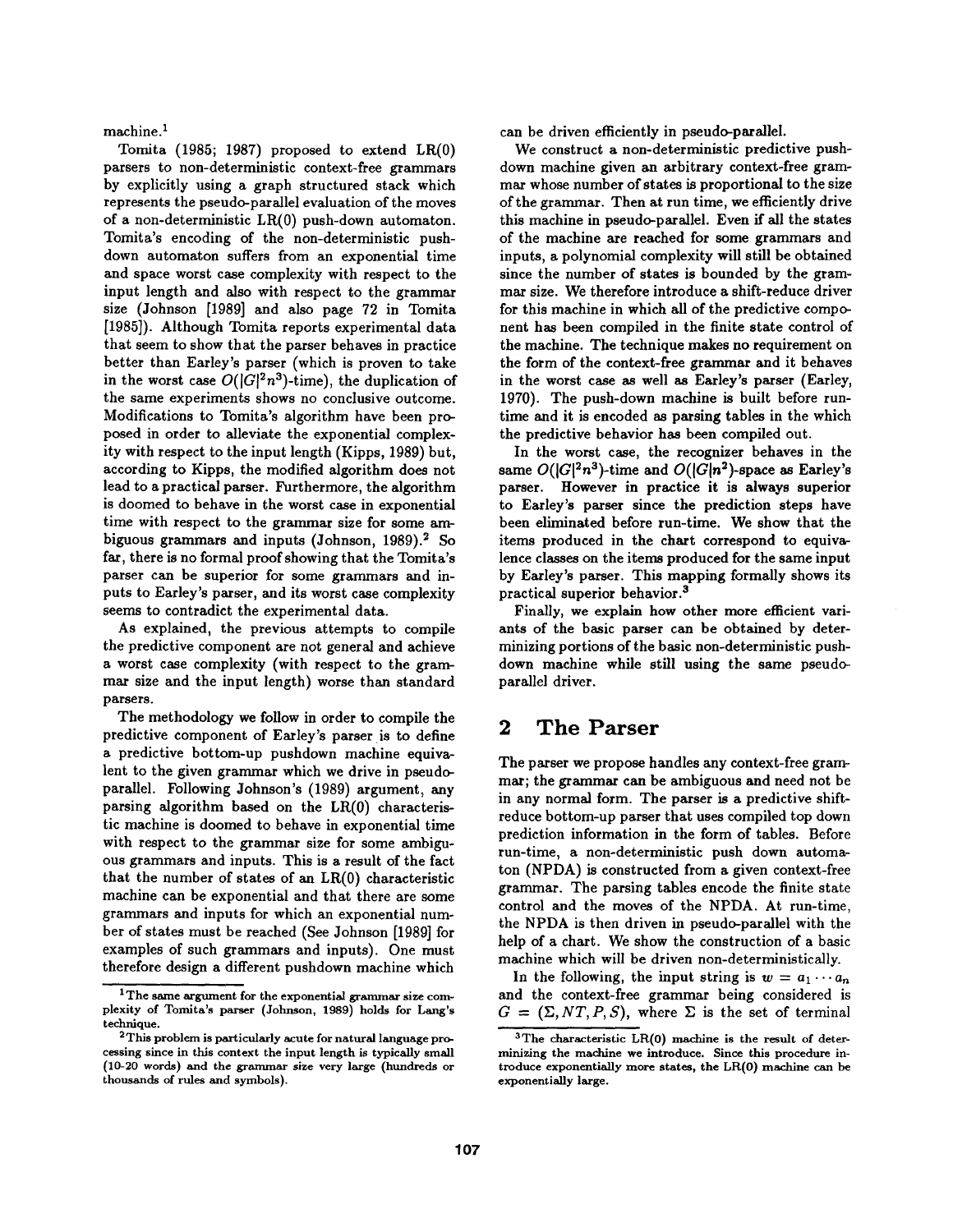symbols, *NT* the set of non-terminal symbols, P a set of production rules,  $S$  the start symbol. We will need to refer to the subsequence of the input string  $w = a_1 \cdots a_N$  from position *i* to *j*,  $w_{[i,j]}$ , which we define as follows:

$$
w_{j_i,j} = \left\{ \begin{array}{ll} a_{i+1} \cdots a_j, & \text{if } i < j \\ \varepsilon, & \text{if } i \geq j \end{array} \right.
$$

We explain the data-structures used by the parser, the moves of the parser, and how the parsing tables are constructed for the basic NPDA. Then, we study the formal characteristics of the parser.

The parser uses two moves: shift and reduce. As in standard shift-reduce parsers, shift moves recognize new terminal symbols and reduce moves perform the recognition of an entire context-free rule. However in the parser we propose, shift and reduce moves behave differently on rules whose recognition has just started (i.e. rules that have been predicted) than on rules of which some portion has been recognized. This behavior enables the parser to efficiently perform reduce moves when ambiguity arises.

#### **2.1 Data-Structures and the Moves of the Parser**

The parser collects items into a set called the *chart,*   $C$ . Each item encodes a well formed substring of the input. The parser proceeds until no more items can be added to the chart C.

An *item* is defined as a triple  $\langle s, i, j \rangle$ , where s is a state in the control of the NPDA,  $i$  and  $j$  are indices referring to positions in the input string  $(i, j \in [0, n])$ .

In an item  $\langle s, i, j \rangle$ , *j* corresponds to the current position in the input string and  $i$  is a position in the input which will facilitate the reduce move.

*A dotted rule* of a context-free grammar G is defined as a production of G associated with a dot at some position of the right hand side:  $A \rightarrow \alpha \bullet \beta$  with  $A \rightarrow \alpha \beta \in P$ .

We distinguish two kinds of dotted rules. *Kernel*  dotted rules, which are of the form  $A \rightarrow \alpha \bullet \beta$  with  $\alpha$ non empty, and *non-kernel* dotted rules, which have the dot at the left most position in the right hand side  $(A \rightarrow \bullet \beta)$ . As we will see, non-kernel dotted rules correspond to the predictive component of the parser.

We will later see each state s of the NPDA corresponds to a set of dotted rules for the grammar  $G$ .

The set of all possible states in the control of the NPDA is written  $S$ . Section 2.2 explains how the states are constructed.

The algorithm maintains the following property

(which guarantees its soundness)<sup>4</sup>: if an item  $\langle s, i, j \rangle$ is in the chart C then for all dotted rules  $A \rightarrow \alpha \bullet \beta \in s$ the following is satisfied:

- (i) if  $\alpha \in (\Sigma \cup NT)^+$ , then  $\exists \gamma \in (NT \cup \Sigma)^*$  such that  $S \stackrel{\star}{\Longrightarrow} w_{[0,i]} A \gamma$  and  $\alpha \stackrel{\star}{\Longrightarrow} w_{[i,j]};$
- (ii) if  $\alpha$  is the empty string, then  $\exists \gamma \in (NT \cup \Sigma)^*$ such that  $S \stackrel{*}{\Longrightarrow} w_{10}$ ,  $A \gamma$ .

The parser uses three tables to determine which move(s) to perform: an action table, *ACTION,* and two goto tables, the kernel goto table,  $GOTO_k$ , and the non-kernel goto table, *GOTOnk.* 

The goto tables are accessed by a state and a nonterminal symbol. They each contain a set of states:  $GOTO_k(s, X) = \{r\}, GOTO_{nk}(s, X) = \{r'\}$  with  $r, r', s \in S, X \in NT$ . The use of these tables is explained below.

The action table is accessed by a state and a terminal symbol. It contains a set of actions. Given an item,  $\langle s, i, j \rangle$ , the possible actions are determined by the content of  $\text{ACTION}(s, a_{i+1})$  where  $a_{i+1}$  is the  $j + 1$ <sup>th</sup> input token. The possible actions contained in ACTION( $s, a_{i+1}$ ) are the following:

- KERNEL SHIFT  $s'$ ,  $(ksh(s')$  for short), for  $s' \in$ S. A new token is recognized in a kernel dotted rule  $A \rightarrow \alpha \bullet a\beta$  and a push move is performed. The item  $\langle s', i, j+1 \rangle$  is added to the chart, since  $\alpha a$  spans in this case  $w_{[i,j+1]}$ .
- NON-KERNEL SHIFT  $s'$ ,  $(nksh(s')$  for short), for  $s' \in S$ . A new token is recognized in a nonkernel dotted rule of the form  $A \rightarrow \bullet a\beta$ . The item  $\langle s', j, j+1 \rangle$  is is added to the chart, since a spans in this case  $w_{j,j+1}$ .
- REDUCE  $X \to \beta$ , (red( $X \to \beta$ ) for short), for  $X \to \beta \in P$ . The context-free rule  $X \to \beta$  has been totally recognized. The rule spans the substring  $a_{i+1} \cdots a_j$ . For all items in the chart of the form  $\langle s', k, i \rangle$ , perform the following two steps:
	- for all  $r_1 \in GOTO_k(s', X)$ , it adds the item  $\langle r_1, k, j \rangle$  to the chart. In this case, a dotted rule of the form  $A \to \alpha \bullet X\beta$  is combined with  $X \to \beta \bullet$  to form  $A \to \alpha X \bullet \beta$ ; since  $\alpha$ spans  $w_{[k,i]}$  and X spans  $w_{[i,j]}$ ,  $\alpha X$  spans  $w_{k,j}$ .
	- for all  $r_2 \in GOTO_{nk}(s', X)$ , it adds the item  $\langle r_2,i,j \rangle$  to the chart. In this case, a dotted rule of the form  $A \rightarrow \bullet X\beta$  is combined with  $X \to \beta \bullet$  to form  $A \to X \bullet \beta$ ; in this case X spans  $w_{[i,j]}$ .

<sup>4</sup>This property holds for all machines derived from the basic NPDA.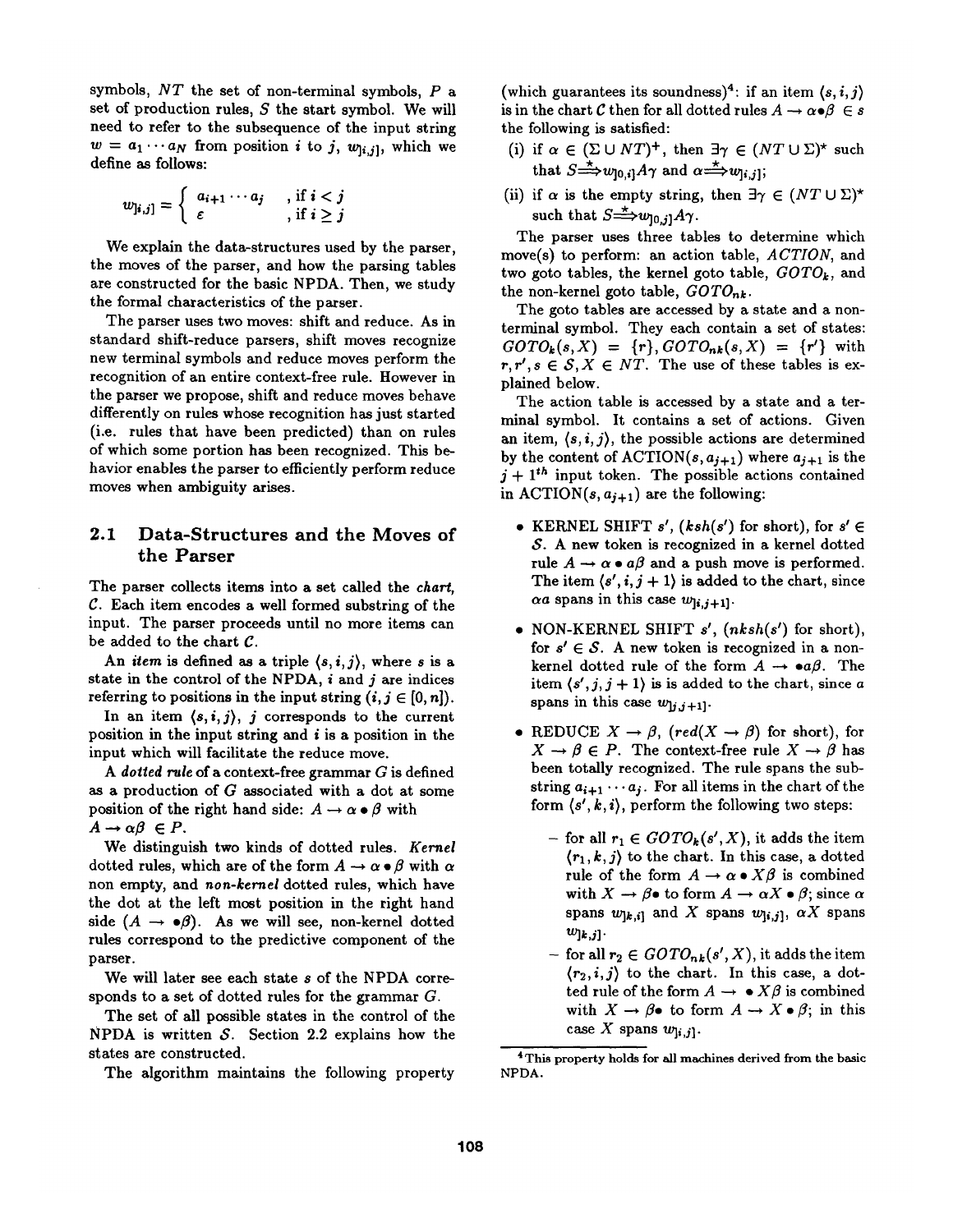The recognizer follows:

begin (\* recognizer \*) Input:

| $a_1 \cdots a_n$                  | $(*$ input string *)        |
|-----------------------------------|-----------------------------|
| <b>ACTION</b>                     | (* action table *)          |
| $GOTO_k$                          | (* kernel goto table *)     |
| $GOTO_{nk}$                       | (* non-kernel goto table *) |
| start $\in$ $S$                   | $(*$ start state *)         |
| $\mathcal{F} \subset \mathcal{S}$ | (* set of final states *)   |

Output:acceptance or rejection of the input string.

Initialization:  $C := \{ (start, 0, 0) \}$ 

Perform the following three operations until no more items can be added to the chart C:

- (1) KERNEL SHIFT: if  $\langle s, i, j \rangle \in \mathcal{C}$  and if  $ksh(s') \in \text{ACTION}(s, a_{j+1}), \text{ then}$  $\langle s', i, j+1 \rangle$  is added to C.
- (2) NON-KERNEL SHIFT: if  $\langle s, i, j \rangle \in \mathcal{C}$ and if  $nksh(s') \in \text{ACTION}(s, a_{i+1})$ , then  $\langle s', j, j+1 \rangle$  is added to C.
- (3) REDUCE: if  $\langle s, i, j \rangle \in \mathcal{C}$ , then for all  $X \to \beta$  s.t.  $red(X \to \beta) \in \text{ACTION}(s, a_{j+1})$ and for all  $\langle s', k, i \rangle \in \mathcal{C}$ , perform the following:
	- for all  $r_1 \in GOTO_k(s', X), \langle r_1, k, j \rangle$  is added to  $C$ ;
	- for all  $r_2 \in GOTO_{nk}(s', X), \langle r_2, i, j \rangle$  is added to  $C$ .
- If  $\{(s, 0, n) \mid (s, 0, n) \in \mathcal{C} \text{ and } s \in \mathcal{F}\}\neq \emptyset$ then return acceptance otherwise return rejection.

```
end (* recognizer *)
```
In the above algorithm, non-determinism arises from multiple entries in  $\text{ACTION}(s, a)$  and also from the fact that  $GOTO_k(s, X)$  and  $GOTO_{nk}(s, X)$  contain a set of states.

#### 2.2 Construction of the Parsing Tables

We shall give an  $LR(0)$ -like method for constructing the parsing tables corresponding to the basic NPDA. Several other methods (such as  $LR(k)$ -like,  $SLR(k)$ like) can also be used for constructing the parsing tables and are described in (Schabes, 1991).

To construct the LR(0)-like finite state control for the basic non-deterministic push-down automaton that the parser simulates, we define three functions, *closure, goto<sub>k</sub>* and  $goto_{nk}$ .

If s is a state, then *closure(s)* is the state constructed from s by the two rules:

- (i) Initially, every dotted rule in s is added to *closure(s);*
- (ii) If  $A \rightarrow \alpha \bullet B\beta$  is in *closure(s)* and  $B \rightarrow \gamma$  is a production, then add the dotted rule  $B \to \bullet \gamma$  to *closure(s)* (if it is not already there). This rule is applied until no more new dotted rules can be added to *closure(s).*

If  $s$  is a state and if  $X$  is a non-terminal or terminal symbol,  $goto_k(s, X)$  and  $goto_{nk}(s, X)$  are the set of states defined as follows:  $qoto_k(s, X) =$ 

$$
{\begin{aligned}\n\{closure(\lbrace A \rightarrow \alpha X \bullet \beta \rbrace) | A \rightarrow \alpha \bullet X \beta \in s \\
and \alpha \in (\Sigma \cup NT)^{+}\n\}\n\end{aligned}}
$$

 $qoto_{nk}(s, X) =$ 

 ${close({A \rightarrow X \bullet \beta}) | A \rightarrow \bullet X \beta \in s}$ 

The goto functions we define differ from the one defined for the LR(0) construction in two ways: first we have distinguished transitions on symbols from kernel items and non-kernel items; second, each state in  $goto_k(s, X)$  and  $goto_{nk}(s, X)$  contains exactly one kernel item whereas for the  $LR(0)$  construction they may contain more than one.

We are now ready to compute the set of states  $S$ defining the finite state control of the parser.

The SET OF STATES CONSTRUCTION is constructed as follows:

```
procedure states(G) 
begin 
   S := \{closure({S \rightarrow \bullet \alpha \mid S \rightarrow \ \alpha \in P})\}repeat 
       for each state s in Sfor each X \in \Sigma \cup NT terminal
             for each r \in \text{goto}_k(s, X) \cup \text{goto}_{nk}(s, X)add r to S 
   until no more states can be added to Send
```
PARSING TABLES. Now we construct the LR(0) parsing tables ACTION, GOTO<sub>k</sub> and GOTO<sub>nk</sub> from the finite state control constructed above. Given a context-free grammar  $G$ , we construct  $S$ , the set of states for G with the procedure given above. We construct the action table ACTION and the goto tables using the following algorithm.

begin (CONSTRUCTION OF THE PARSING TABLES)

*Input:* A context-free grammar  $G = (\Sigma, NT, P, S).$ 

*Output:* The parsing tables ACTION,  $GOTO_k$ and GOTOnk for G, the start state *start* and the set of final states  $F$ .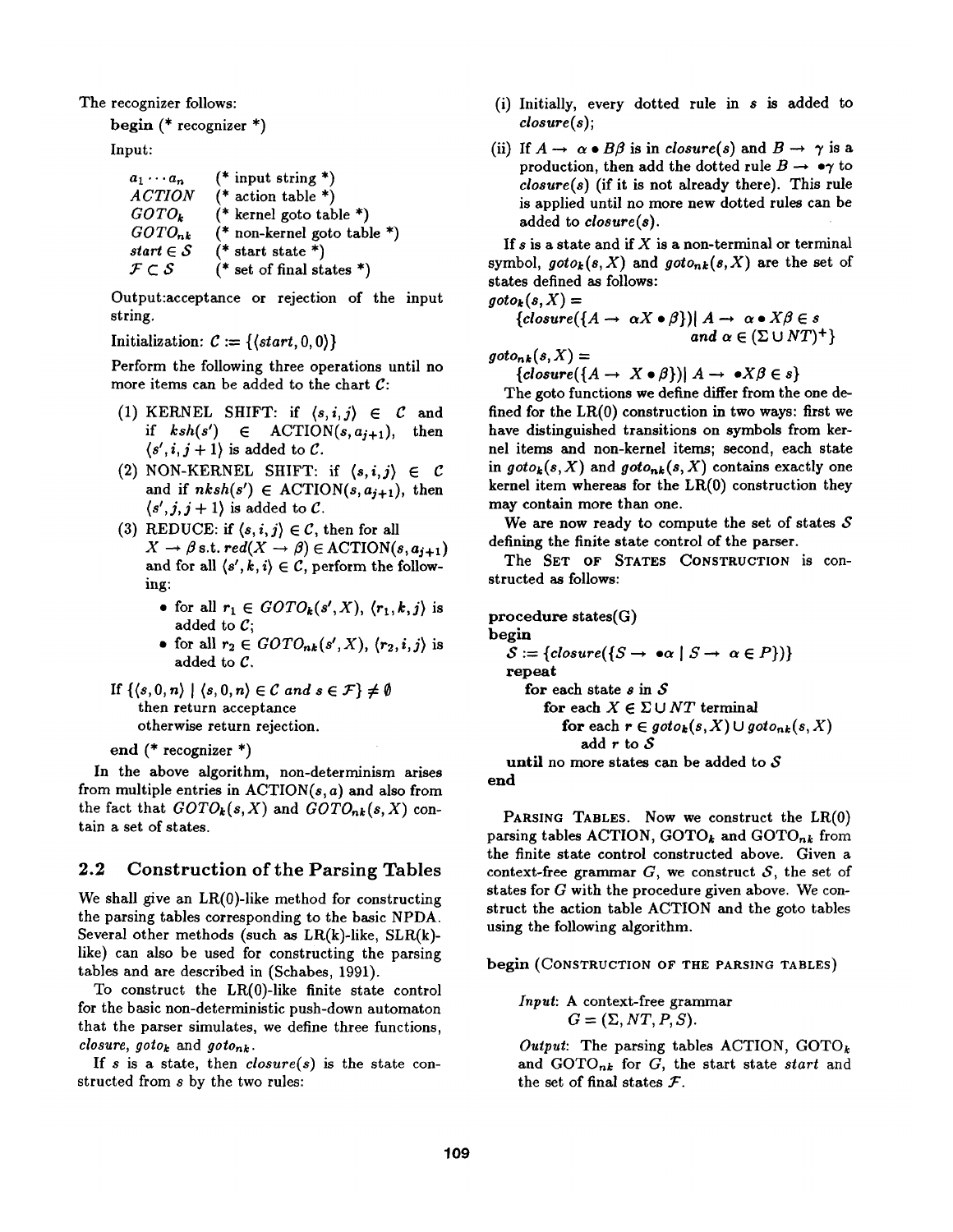- Step 1. Construct  $S = \{s_0, \dots, s_m\}$ , the set of states for G.
- Step 2. The parsing actions for state  $s_i$  are determined for all terminal symbols  $a \in \Sigma$  as follows:
	- (i) for all  $r \in \text{goto}_k(s_i, a)$ , add  $\text{ksh}(r)$  to  $\text{ACTION}(s_i, a)$ ;
	- (ii) for all  $r \in \text{goto}_{nk}(s_i, a)$ , add  $nksh(r)$  to to  $\text{ACTION}(s_i, a)$ ;
	- (iii) if  $A \rightarrow \alpha \bullet$  is in  $s_i$ , then add  $red(A \rightarrow \alpha)$ to  $\text{ACTION}(s_i, a)$  for all terminal symbol a and for the end marker \$.
- Step 4. The kernel and non-kernel goto tables for state  $s_i$  are determined for all non-terminal symbols  $X$  as follows:
	- (i)  $\forall X \in NT$ ,  $GOTO_k(s_i, X) := goto_k(s_i, X)$
	- (ii)  $\forall X \in NT$ ,  $GOTO_{nk}(s_i, X) := goto_{nk}(s_i, X)$
- Step 3. The start state of the parser is  $start := closure({S \rightarrow \bullet \alpha | S \rightarrow \alpha \in P})$
- Step 4. The set of final states of the parser is  $\mathcal{F} := \{s \in \mathcal{S} \mid \exists S \rightarrow \alpha \in P \text{ s.t. } S \rightarrow \alpha \bullet \in s\}$

end (CONSTRUCTION OF THE PARSING TABLES)

Appendix A gives an example of a parsing table.

## **3 Complexity**

The recognizer requires in the worst case  $O(|G|n^2)$ space and  $O(|G|^2n^3)$ -time; n is the length of the input string,  $|G|$  is the size of the grammar computed as the sum of the lengths of the right hand side of each productions:

$$
|G| = \sum_{A \to \alpha \in P} |\alpha| \quad, \text{ where } |\alpha| \text{ is the length of } \alpha.
$$

One of the objectives for the design of the nondeterministic machine was to make sure that it was not possible to reach an exponential number of states, a property without which the machine is doomed to have exponential complexity (Johnson, 1989). First we observe that the number of states of the finite state control of the non-deterministic machine that we constructed in Section 2.2 is proportional to the size of the grammar,  $|G|$ . By construction, each state (except for the start state) contains exactly one kernel dotted rule. Therefore, the number of states is bounded by the maximum number of kernel rules of the form  $A \to \alpha \bullet \beta$  (with  $\alpha$  non empty), and is  $O(|G|)$ . We conclude that the algorithm requires in the worst case  $O(|G|n^2)$ -space since the maximum number of items  $\langle s, i, j \rangle$  in the chart is proportional to  $|G|n^2$ .

A close look at the moves of the parser reveals that the reduce move is the most complex one since it involves a pair of states  $\langle s, i, j \rangle$  and  $\langle s', k, j \rangle$ . This move can be instantiated at most  $O(|G|^2n^3)$ -time since  $i, j, k \in [0, n]$  and there are in the worst case  $O(|G|^2)$ pairs of states involved in this move.<sup>5</sup> The parser therefore behaves in the worst case in  $O(|G|^2n^3)$ -time.

One should however note that in order to bound the worst case complexity as stated above, arrays similar to the one needed for Earley's parser must be used to implement efficiently the shift and reduce moves. 6

As for Earley's parser, it can also be shown that the algorithm requires in the worst case  $O(|G|^2n^2)$ -time for unambiguous context-free grammars and behaves in linear time on a large class of grammars.

#### **4 Retrieving a Parse**

The algorithm that we described in Section 2 is a recognizer. However, if we include pointers from an item to the other items (to a pair of items for the reduce moves or to an item for the shift moves) which caused it to be placed in the chart, the recognizer can be modified to record all parse trees of the input string. The representation is similar to a shared forest.

The worst case time complexity of the parser is the same as for the recognizer  $(O(|G|^2n^3)$ -time) but, as for Earley's parser, the worst case space complexity increases to  $O(|G|^2n^3)$  because of the additional bookkeeping.

## **5 Correctness and Comparison with Earley's Parser**

We derive the correctness of the parser by showing how it can be mapped to Earley's parser. In the process, we will also be able to show why this parser can be more efficient than Earley's parser. The detailed proofs are given in (Schabes, 1991).

We are also interested in formally characterizing the differences in performance between the parser we propose and Earley's parser. We show that the parser behaves in the worst scenario as well as Earley's parser by mapping it into Earley's parser. The parser behaves better than Earley's parser because it has eliminated the prediction step which takes in the worst case  $O(|G|n)$ -time for Earley's parser. Therefore, in the most favorable scenario, the parser we

SKerael shift and non-kernel shift moves require both at most  $O(|G|n^2)$ -time.

<sup>6</sup>Due to the lack of space, the details of the implementation are not given in this paper but they are given in (Schabes, 1991).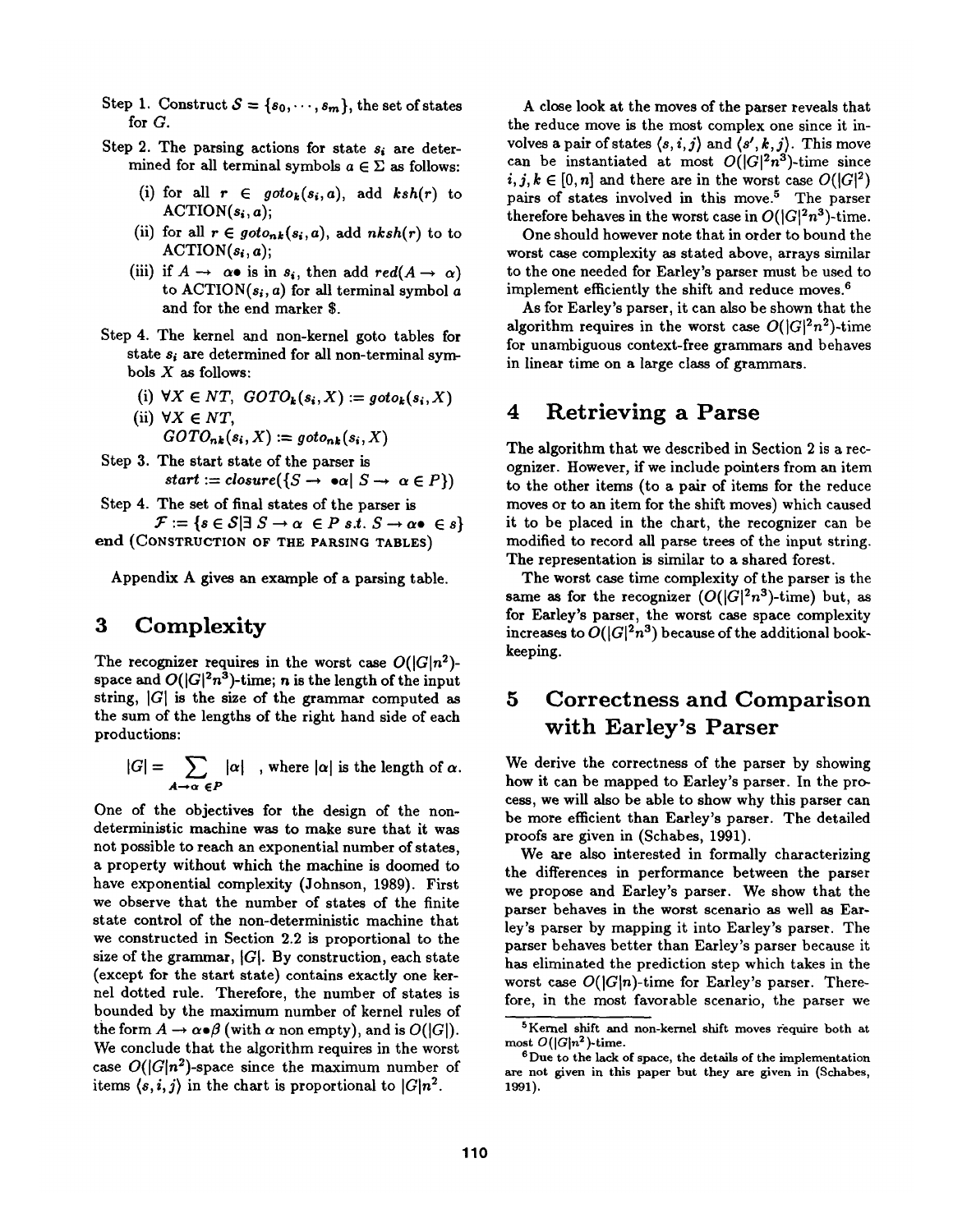propose will require  $O(|G|n)$  less time than Earley's parser.

For a given context-free grammar G and an input string  $a_1 \cdots a_n$ , let C be the set of items produced by the parser and  $C_{earley}$  be the set of items produced by Earley's parser. Earley's parser (Earley, 1970) produces items of the form  $(A \rightarrow \alpha \bullet \beta, i, j)$  where  $A \rightarrow \alpha \bullet \beta$  is a single dotted rule and not a set of dotted rules.

The following lemma shows how one can map the items that the parser produces to the items that Earley's parser produces for the same grammar and input:

**Lemma 1** If  $\langle s, i, j \rangle \in \mathcal{C}$  then we have:

- (i) for all kernel dotted rules  $A \rightarrow \alpha \bullet \beta \in s$ , we have  $\langle A \rightarrow \alpha \bullet \beta, i, j \rangle \in \mathcal{C}_{earley}$
- (ii) and for all non-kernel dotted rules  $A \rightarrow \bullet \beta \in \mathbb{R}$ *s*, we have  $\langle A \rightarrow \bullet \beta, j, j \rangle \in \mathcal{C}_{earley}$

The proof of the above lemma is by induction on the number of items added to the chart C.

This shows that an item is mapped into a set of items produced by Earley's parser.

By construction, in a given state  $s \in \mathcal{S}$ , non-kernel dotted rules have been introduced before run-time by the closure of kernel dotted rules. It follows that Earley's parser can require  $O(|G|n)$  more space since all Earley's items of the form  $\langle A \rightarrow \bullet \alpha, i, i \rangle$   $(i \in [0, n])$ are not stored separately from the kernel dotted rule which introduced them.

Conversely, each kernel item in the chart created by Earley's parser can be put into correspondence with an item created by the parser we propose.

Lemma 2 If  $\langle A \rightarrow \alpha \bullet \beta, i, j \rangle \in \mathcal{C}_{earley}$  and if  $\alpha \neq \varepsilon$ , then  $\langle s, i, j \rangle \in \mathcal{C}$  where  $s = closure(\lbrace A \rightarrow \alpha \bullet \beta \rbrace)$ .

The proof of the above lemma is by induction on the number of kernel items added to the chart created by Earley's parser.

The correctness of the parser follows from Lemma 1 and its completeness from Lemma 2 since it is well known that the items created by Earley's parser are characterized as follows (see, for example, page 323 in Aho and Ullman [1973] for a proof of this invariant):

Lemma 3 The item  $\langle A \rightarrow \alpha \bullet \beta, i, j \rangle \in \mathcal{C}_{earley}$ if and only if,  $\exists \Upsilon \in (V_{NT} \cup V_T)^*$  such that  $S \longrightarrow w_{[0,i]} X \Upsilon$  and  $X \longrightarrow \Gamma \Delta \longrightarrow w_{[i,j]} \Delta$ .

The parser we propose is therefore more efficient than Earley's parser since it has compiled out prediction before run time. How much more efficient it is, depends on how prolific the prediction is and therefore on the nature of the grammar and the input string.

#### **6 Optimizations**

The parser can be easily extended to incorporate standard optimization techniques proposed for predictive parsers.

The closure operation which defines how a state is constructed already optimizes the parser on chain derivations in a manner very similar to the techniques originally proposed by Graham et al. (1980) and later also used by Leiss (1990).

In addition, the closure operation can be designed to optimize the processing of non-terminal symbols that derive the empty string in manner very similar to the one proposed by Graham et al. (1980) and Leiss (1990). The idea is to perform the reduction of symbols that derive the empty string at compilation time, i.e. include this type of reduction in the definition of *closure* by adding (iii):

If s is a state, then *closure(s) is* now the state constructed from s by the three rules:

- (i) Initially, every dotted rule in s is added to *closure(s);*
- (ii) if  $A \rightarrow \alpha \bullet B\beta$  is in *closure(s)* and  $B \rightarrow \gamma$  is a production, then add the dotted rule  $B \rightarrow \bullet \gamma$ to *closure(s)* (if it is not already there);
- (iii) if  $A \to \alpha \bullet B\beta$  is in *closure(s)* and if  $B \stackrel{*}{\Longrightarrow} \varepsilon$ , then add the dotted rule  $A \rightarrow \alpha B \bullet \beta$  to *closure(s)* (if it is not already there).

Rules (ii) and (iii) are applied until no more new dotted rules can be added to *closure(s).* 

The rest of the parser remains as before.

# **7 Variants on the basic machine**

In the previous section we have constructed a machine whose number of states is in the worst case proportional to the size of the grammar. This requirement is essential to guarantee that the complexity of the resulting parser with respect to the grammar size is not exponential or worse than  $O(|G|^2)$ time as other well known parsers. However, we may use some non-determinism in the machine to guarantee this property. The non-determinism of the machine is not a problem since we have shown how the non-deterministic machine can be efficiently driven in pseudo-parallel (in  $O(|G|^2n^3)$ -time).

We can now ask the question of whether it is possible to determinize the finite state control of the machine while still being able to bound the complexity of the parser to  $O(|G|^2n^3)$ -time. Johnson (1989) exhibits grammars for which the full determinization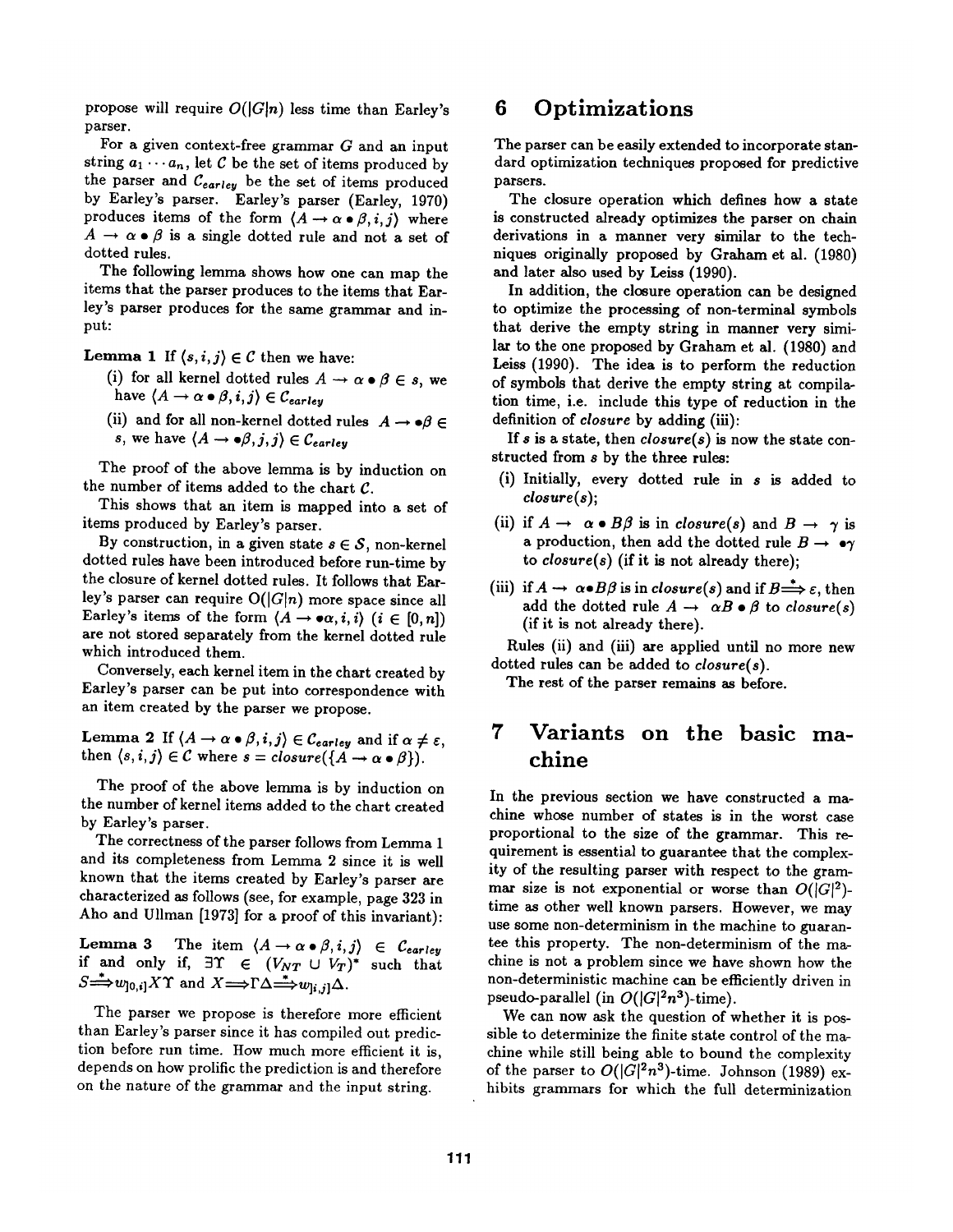of the finite state control (the LR(0) construction) leads to a parser with exponential complexity, because the finite state control has an exponential number of states and also because there are some input string for which an exponential number of states will be reached. However, there are also cases where the full determinization either will not increase the number of states or will not lead to a parser with exponential complexity because there are no input that require to reach an exponential number of states. We are currently studying the classes of grammars for which this is the case.

One can also try to determinize portions of the finite state automaton from which the control is derived while making sure that the number of states does not become larger than  $O(|G|)$ .

All these variants of the basic parser obtained by determinizing portions of the basic non-deterministic push-down machine can be driven in pseudo-parallel by the same pseudo-parallel driver that we previously defined. These variants lead to a set of more efficient machines since the non-determinism is decreased.

## **8 Conclusion**

We have introduced a shift-reduce parser for unrestricted context-free grammars based on the construction of a non-deterministic machine and we have formally proven its superior performance compared to Earley's parser.

The technique which we employed consists of constructing before run-time a parsing table that encodes a non-deterministic machine in the which the predictive behavior has been compiled out. At run time, the machine is driven in pseudo-parallel with the help a chart.

By defining two kinds of shift moves (on kernel dotted rules and on non-kernel dotted rules) and two kinds of reduce moves (on kernel and non-kernel dotted rules), we have been able to efficiently evaluate in pseudo-parallel the non-deterministic push down machine constructed for the given context-free grammar.

The same worst case complexity as Earley's recognizer is achieved:  $O(|G|^2n^3)$ -time and  $O(|G|n^2)$ space. However, in practice, it is superior to Earley's parser since all the prediction steps and some of the completion steps have been compiled before run-time.

The parser can be modified to simulate other types of machines (such LR(k)-like or SLR-like automata). It can also be extended to handle unification based grammars using a similar method as that employed by Shieber (1985) for extending Earley's algorithm.

Furthermore, the algorithm can be tuned to a par-

ticular grammar and therefore be made more efficient by carefully determinizing portions of the nondeterministic machine while making sure that the number of states in not increased. These variants lead to more efficient parsers than the one based on the basic non-deterministic push-down machine. Furthermore, the same pseudo-parallel driver can be used for all these machines.

We have adapted the technique presented in this paper to other grammatical formalism such as treeadjoining grammars (Schabes, 1991).

# **Bibliography**

- A. V. Aho and J. D. Ullman. 1973. *Theory of Parsing, Translation and Compiling. Vol I: Parsing.*  Prentice-Hall, Englewood Cliffs, NJ.
- Jay C. Earley. 1968. *An Efficient Context-Free Parsing Algorithm.* Ph.D. thesis, Carnegie-Mellon University, Pittsburgh, PA.
- Jay C. Earley. 1970. An efficient context-free parsing algorithm. *Commun. ACM,* 13(2):94-102.
- S.L. Graham, M.A. Harrison, and W.L. Ruzzo. 1980. An improved context-free recognizer. *ACM Transactions on Programming Languages and Systems,*  2(3):415-462, July.
- Mark Johnson. 1989. The computational complexity of Tomlta's algorithm. In *Proceedings of the International Workshop on Parsing Technologies,*  Pittsburgh, August.
- T. Kasami. 1965. An efficient recognition and syntax algorithm for context-free languages. Technical Report AF-CRL-65-758, Air Force Cambridge Research Laboratory, Bedford, MA.
- James R. Kipps. 1989. Analysis of Tomita's algorithm for general context-free parsing. In Pro*ceedings of the International Workshop on Parsing Technologies,* Pittsburgh, August.
- D. E. Knuth. 1965. On the translation of languages from left to right. *Information and Control,* 8:607- 639.
- Bernard Lang. 1974. Deterministic techniques for efficient non-deterministic parsers. In Jacques Loeckx, editor, *Automata, Languages and Programming, 2nd Colloquium, University of Saarbrücken.* Lecture Notes in Computer Science, Springer Verlag.